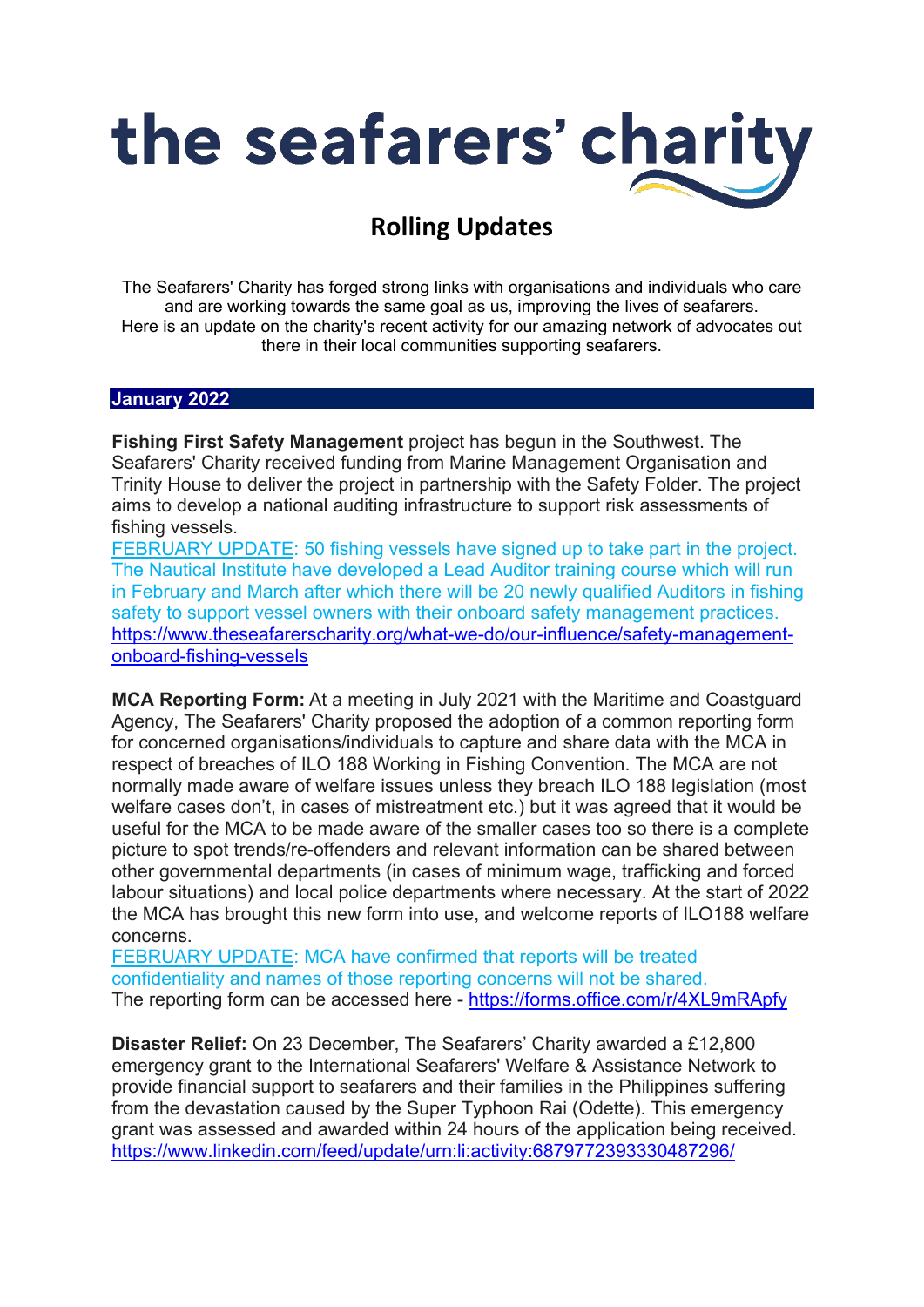**Trustee News:** Natalie Shaw, a Trustee of The Seafarers' Charity of Director Employment Affairs at the International Chamber of Shipping was awarded an MBE in the New Year Honours.

[https://www.theseafarerscharity.org/news/congratulations-to-our-trustee-natalie](https://www.theseafarerscharity.org/news/congratulations-to-our-trustee-natalie-shaw)[shaw](https://www.theseafarerscharity.org/news/congratulations-to-our-trustee-natalie-shaw)

## **February 2022**

**UK Women in Fisheries** is a new network for all women who work in the UK's fishing industry. Funded by The Seafarers' Charity and launched on February  $6<sup>th</sup>$ , 100 women signed up on the first day. The UK Women in Fisheries network will provide visibility, representation, and recognition for women across the sector. It will highlight, support, and promote the varied roles that women play in the UK commercial sea fishing sector - fish catching; fish supply chain; fishing businesses; fishing families; fishing organisations; government, regulation, and enforcement; in knowledge production or research, wherever they may be.<https://www.women-fisheries.com/>

**CHIRP Maritime** and The Seafarers' Charity have put together a short new film to highlight our grant funding support for this confidential accident and incident reporting programme. While Masters and Skippers are required to report accidents to the Marine Accident Incident Branch, anyone working at sea can [report](https://www.chirpmaritime.org/submit-a-report/) both actual accidents and near misses to CHIRP. Thereby providing a voice to those mariners who feel that they cannot otherwise speak out or feel that their concerns have not been heard. The information and insights gained from reports are published in [Maritime Feedback](https://www.chirpmaritime.org/newsletters/) to help raise awareness of safety issues and contribute to improved safety outcomes for everyone who works at sea. <https://www.youtube.com/watch?v=8B-gJqa82gs>

An **Equalities, Diversity & Inclusion** Working Group has been established to support the development of maritime welfare charities ED&I practices and engage senior leadership to commit to improving ED&I within their organisation. The Working Group consists of representatives from Merchant Navy Welfare Board, The Seafarers' Charity and Trinity House.

**Stella Maris** received our first grant of the year when they were awarded an emergency grant of £68,600 to provide urgent food to seafarers, fishers and their families in the cities of Cebu and Liloan and their environs, and on the Island of Bohol – the regions most affected by Super Typhoon Rai, Philippines. Our second grant award of the year was £5K awarded to The Fishermen's Mission to support fishers on the North East coast of England who are experiencing hardship as a consequence of the impact on their livelihoods of the unexplained deaths of shellfish and reduction in catch since October 2021. The Fishermen's Mission, Shipwrecked Mariners Society, Seafarers Hospital Society and Sailors' Children Society have reinstated their rapid response protocols developed in response to Covid-19 to ensure applications for hardship support are handled swiftly.

[https://www.theguardian.com/environment/2022/feb/10/my-heart-is-broken-death-of-marine](https://www.theguardian.com/environment/2022/feb/10/my-heart-is-broken-death-of-marine-life-is-devastating-englands-fishing-industry)[life-is-devastating-englands-fishing-industry](https://www.theguardian.com/environment/2022/feb/10/my-heart-is-broken-death-of-marine-life-is-devastating-englands-fishing-industry) 

## **March 2022**

**Women working at sea: The Seafarers' Charity is funding the <b>Seafarers International** [Research Centre](https://www.theseafarerscharity.org/new-research-survey-for-women-working-on-cargo-ships) at Cardiff University to carry out research into the port welfare needs of women working on cargo ships. The research is expected to be concluded towards the end